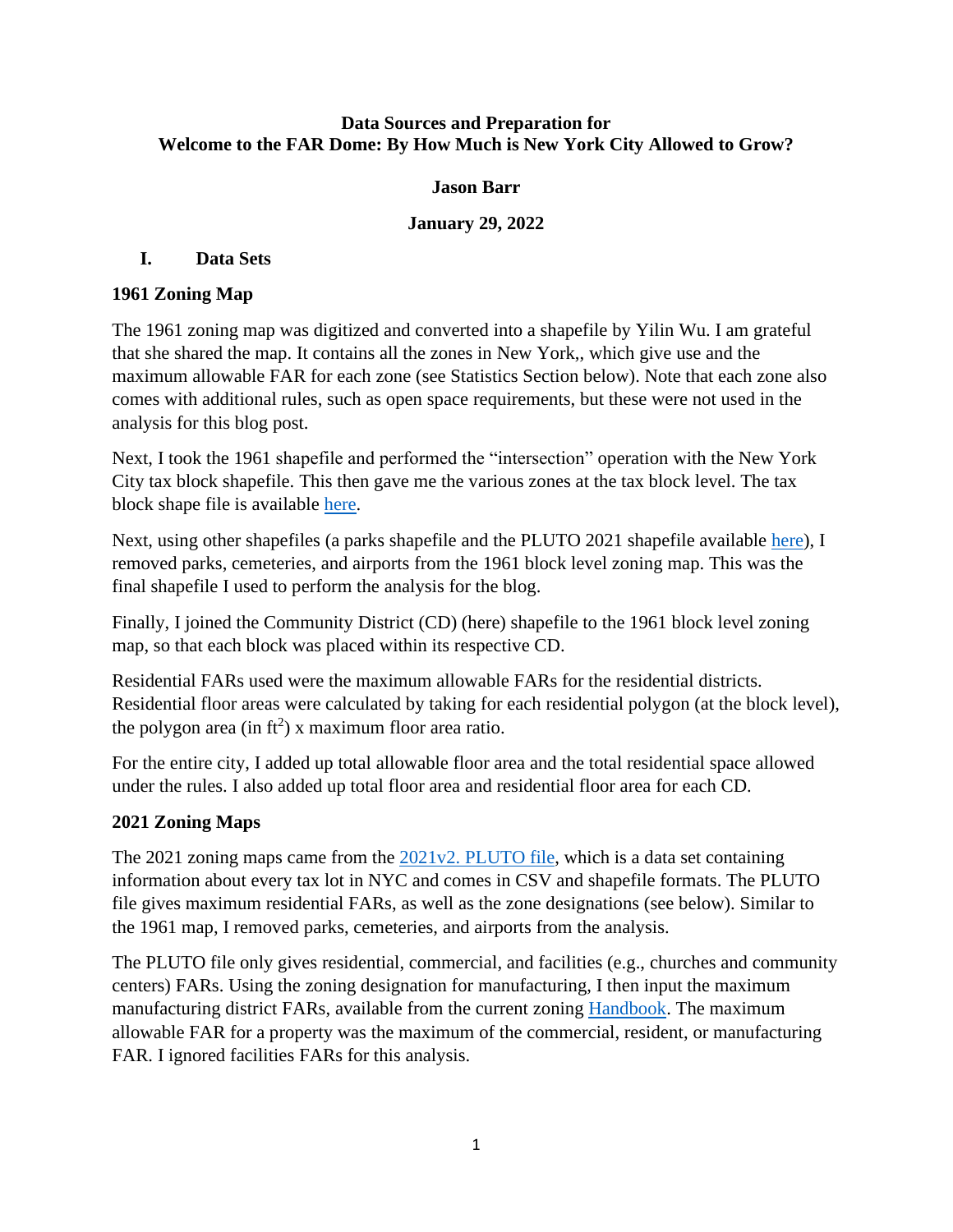The PLUTO file has a column that gives the maximum allowable residential FAR (which ranges from 0 to 10) for each property. I calculated the maximum allowable residential floor area by taking maximum residential FAR x lot area (in  $\text{ft}^2$ ).

For zoning use, the variable in PLUTO, *ZoneDist1,* gives the zoning designation (e.g., R1-1, C6- 1, M1-1/R5) (see table below). From these designations, I calculated a mixed-used variable that takes on the value of 1 if the zoning designation had two uses (e.g. M1-1/R5, M1-1/R7D), 0 otherwise.

The PLUTO file designates if the property is a historic district. If so, I assigned the maximum residential FAR as 0 since these buildings cannot torn down. I did not do the same for buildings that are landmarked. For simplicity, I ignored them for the analysis.

The PLUTO file also designates if a particular tax lot is in one or more zones. Since this is relatively rare, I ignored multiple zone designations and just calculated floor are values for the largest part of the zoning lot (properties in two zones comprise 2% of all lots, and being in three or more zones is a negligible number relative to the total number of lots.)

Analysis of use and floor areas were done by adding up total allowable floor areafor the city as a whole and for each community district.

Changes in floor areas were calculated by comparing for the city and each community district the allowable residential floor area in 1961 and 2021.

The PLUTO file also gives the current building FAR and this was compared to allowable residential FARs for residential buildings, which here were defined as those that have at least one residential unit, have allowable residential FAR greater than zero, and devote at least 100 square feet to residential space (88% of buildings in NYC).

## **II. Notes**

The NYC Zoning Resolution allows for FAR bonus in some districts if amenities are provided. For example, a maximum FAR of 10 for a high-rise residential building can become 12 if a plaza is provided. I ignored the possibility of FAR bonuses in my analysis for simplicity.

Also, since 1987, the city has created contextual zoning rules, which require buildings to have certain shapes and sizes to be within the historical architectural context of the neighborhood. The rules in this district may make obtaining the maximum allowable FAR impossible for new construction. For simplicity, I ignore this and assigned all the properties in the contextual districts their maximum values.

Given some districts have bonuses and some have restrictions, I would guess that these FAR allowances would offset each other on average across the city. But further work on this is needed.

Again, since the primary focus on the blog is on residential floor area, for simplicity, I ignore the allowable FAR for the "facilities" category.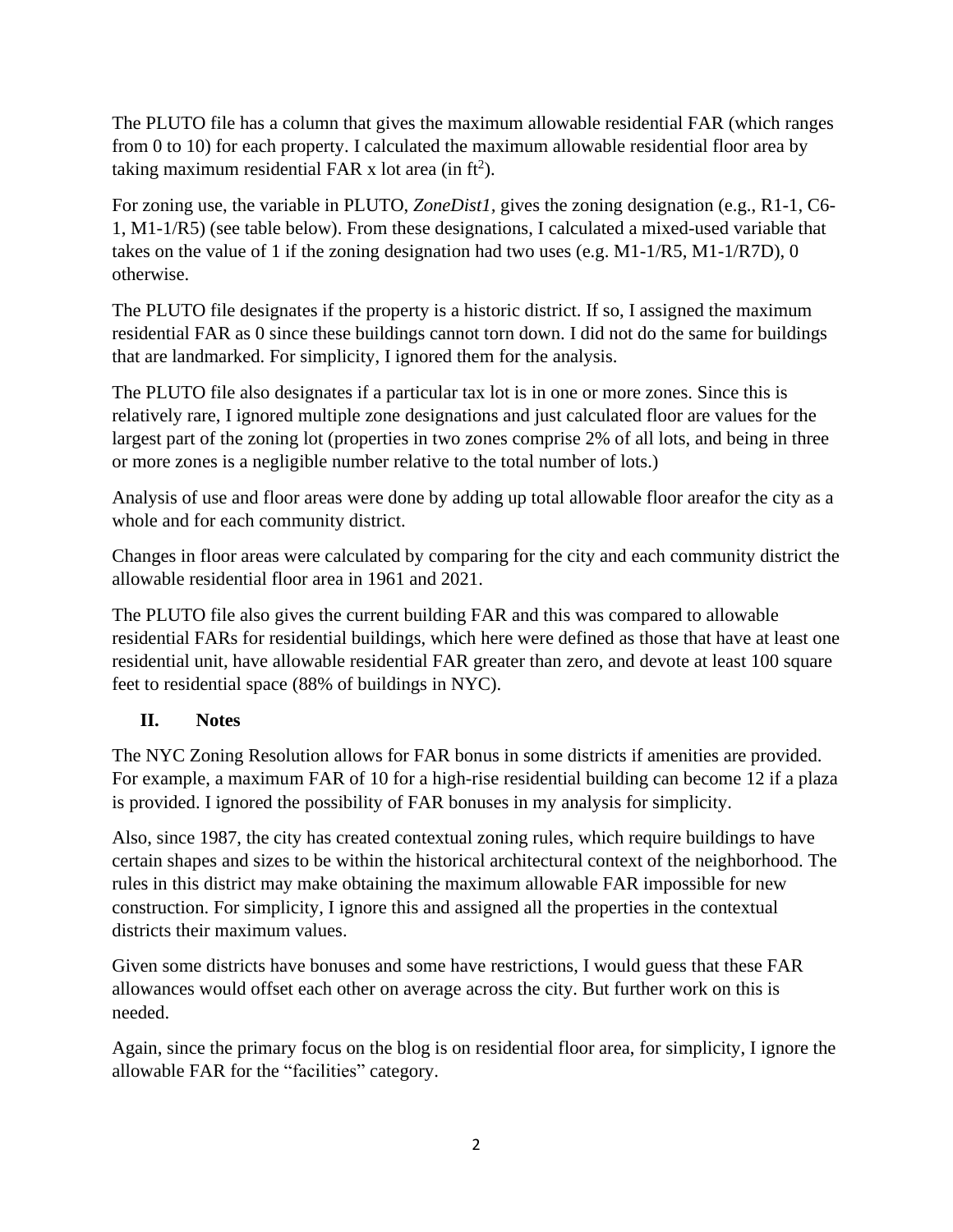Also note that statistics in the post about total current floor areas and uses are also derived from the 2021v.2 PLUTO file.

#### **III. Statistics**

Here is the zoning districts statistics for each tax lot as mid-2021. Note those with "/" are mixed use. Those with letters at the end are contextual districts. This is main zoning designation. In NYC 19,868 of 857, 353 (2.3%) lots have multiple zoning designations. These were ignored in the analysis.

| zonedist1                           | $\overline{\phantom{0}}$<br>Freq. | Percent      | Cum.         |
|-------------------------------------|-----------------------------------|--------------|--------------|
|                                     |                                   |              |              |
| <b>BPC</b><br>I                     | 43                                | 0.01         | 0.01         |
| $C1-6$<br>I                         | 454                               | 0.05         | 0.06         |
| C1-6A<br>I                          | 371                               | 0.04<br>0.01 | 0.10         |
| $C1 - 7$<br>I                       | 74<br>102                         | 0.01         | 0.11<br>0.12 |
| $C1 - 7A$<br>I                      |                                   | 0.00         |              |
| $C1-8$<br>I<br>$C1-8A$              | 12<br>195                         | 0.02         | 0.12<br>0.15 |
| I<br>$C1-8X$<br>I                   | 305                               | 0.04         | 0.18         |
| $C1-9$<br>I                         | 903                               | 0.11         | 0.29         |
| C1-9A<br>I                          | 113                               | 0.01         | 0.30         |
| $C2 - 6$<br>I                       | 155                               | 0.02         | 0.32         |
| $C2 - 6A$<br>I                      | 46                                | 0.01         | 0.32         |
| $C2-7$<br>I                         | 30                                | 0.00         | 0.33         |
| $C2 - 7A$<br>I                      | 131                               | 0.02         | 0.34         |
| $C2 - 8$<br>I                       | 372                               | 0.04         | 0.39         |
| $C2 - 8A$<br>1                      | 109                               | 0.01         | 0.40         |
| C3<br>ı                             | 277                               | 0.03         | 0.43         |
| C <sub>3</sub> A<br>I               | 910                               | 0.11         | 0.54         |
| $C4-1$<br>I                         | 385                               | 0.04         | 0.58         |
| $C4-2$<br>I                         | 1,579                             | 0.18         | 0.77         |
| $C4 - 2A$<br>I                      | 884                               | 0.10         | 0.87         |
| $C4 - 2F$                           | 8                                 | 0.00         | 0.87         |
| $C4 - 3$<br>I                       | 1,738                             | 0.20         | 1.07         |
| $C4 - 3A$<br>ı                      | 747                               | 0.09         | 1.16         |
| $C4-4$<br>I                         | 882                               | 0.10         | 1.26         |
| $C4 - 4A$<br>I                      | 1,180                             | 0.14         | 1.40         |
| C4-4D<br>ı                          | 321                               | 0.04         | 1.44         |
| $C4 - 4L$<br>I                      | 329                               | 0.04         | 1.48         |
| $C4-5$<br>I<br>$C4 - 5A$            | 103<br>56                         | 0.01<br>0.01 | 1.49<br>1.49 |
| ı<br>$C4-5D$<br>I                   | 215                               | 0.03         | 1.52         |
| C4-5X<br>I                          | 419                               | 0.05         | 1.57         |
| $C4-6$<br>$\overline{\phantom{a}}$  | 127                               | 0.01         | 1.58         |
| $C4 - 6A$<br>$\mathsf{I}$           | 200                               | 0.02         | 1.61         |
| $C4-7$<br>I                         | 130                               | 0.02         | 1.62         |
| $C5-1$<br>I                         | 275                               | 0.03         | 1.65         |
| $C5-1A$<br>$\overline{\phantom{a}}$ | 12                                | 0.00         | 1.66         |
| $C5-2$<br>I                         | 369                               | 0.04         | 1.70         |
| $C5 - 2.5$<br>I                     | 190                               | 0.02         | 1.72         |
| $C5 - 2A$<br>I                      | 61                                | 0.01         | 1.73         |
| $C5 - 3$<br>I                       | 564                               | 0.07         | 1.79         |
| $C5-4$<br>I                         | 41                                | 0.00         | 1.80         |
| $C5-5$<br>I                         | 290                               | 0.03         | 1.83         |
| $C5-P$<br>ı                         | 72                                | 0.01         | 1.84         |
| $C6-1$<br>I                         | 511                               | 0.06         | 1.90         |
| C6-1A<br>ı                          | 11                                | 0.00         | 1.90         |
| $C6-1G$<br>I                        | 388                               | 0.05         | 1.95         |
| $C6-2$<br>I                         | 746                               | 0.09         | 2.03<br>2.19 |
| $C6 - 2A$<br>I                      | 1,382                             | 0.16<br>0.03 | 2.22         |
| C6-2G<br>I<br>$C6 - 2M$<br>I        | 226<br>63                         | 0.01         | 2.23         |
| $C6-3$<br>I                         | 276                               | 0.03         | 2.26         |
| C6-3A<br>I                          | 276                               | 0.03         | 2.29         |
| C6-3D<br>I                          | 13                                | 0.00         | 2.29         |
|                                     |                                   |              |              |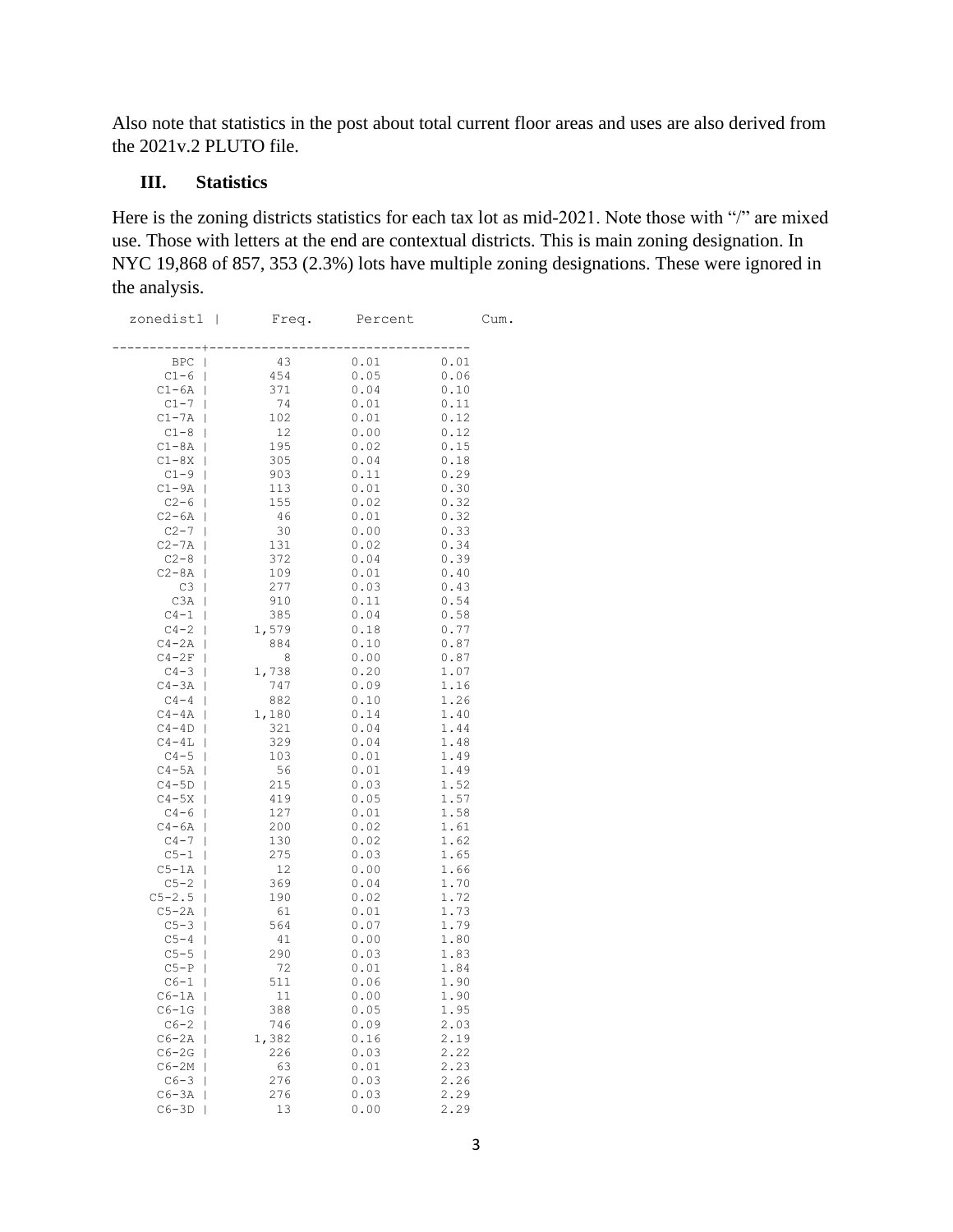| $C6 - 3X$              | 79             | 0.01         | 2.30         |
|------------------------|----------------|--------------|--------------|
| $C6-4$                 | 743            | 0.09         | 2.39         |
| $C6 - 4.5$             | 267            | 0.03         | 2.42         |
| $C6 - 4A$              | 260            | 0.03         | 2.45         |
| $C6 - 4M$              | 171            | 0.02         | 2.47         |
| $C6 - 4X$              | 74             | 0.01         | 2.48         |
| $C6-5$                 | 69<br>I        | 0.01         | 2.49         |
| $C6 - 5.5$             | 51             | 0.01         | 2.49         |
| $C6-6$                 | 220            | 0.03         | 2.52         |
| $C6 - 6.5$             | 23             | 0.00         | 2.52         |
| $C6-7$                 | 48             | 0.01         | 2.53         |
| $C6 - 7T$              | 56             | 0.01         | 2.53         |
| $C6-9$                 | 51<br>I        | 0.01         | 2.54         |
| C7                     | 74             | 0.01         | 2.55         |
| $C8-1$                 | 1,868<br>I     | 0.22         | 2.77         |
| $C8-2$                 | 965            | 0.11         | 2.88         |
| $C8 - 3$               | 311<br>I       | 0.04         | 2.92         |
| $C8 - 4$               | 106            | 0.01         | 2.93         |
| M1-1                   | 12,905         | 1.51         | 4.43         |
| M1-1/R5                | 64             | 0.01         | $4.44$       |
| M1-1/R6A               | 5              | 0.00         | 4.44         |
| $M1 - 1/R7 - 2$        | 173            | 0.02         | 4.46         |
| M1-1/R7D               | 22             | 0.00         | 4.46         |
| $M1 - 1D$              | 372            | 0.04         | 4.51         |
| $M1 - 2$               | 3,328          | 0.39         | 4.90         |
| $M1-2/R5B$             | 169            | 0.02         | 4.92         |
| $M1-2/R5D$             | 161            | 0.02         | 4.93         |
| $M1-2/R6$              | 246            | 0.03         | 4.96         |
| $M1-2/R6A$             | 1,360          | 0.16         | 5.12         |
| $M1-2/R6B$             | 293            | 0.03         | 5.16         |
| $M1 - 2/R7 - 1$        | 4              | 0.00         | 5.16         |
| $M1 - 2/R7 - 2$        | 4              | 0.00         | 5.16         |
| M1-2/R7A               | 3              | 0.00         | 5.16         |
| M1-2/R8                | 3              | 0.00         | 5.16         |
| M1-2/R8A               | 16             | 0.00         | 5.16         |
| $M1 - 2D$              | 1,005<br>I     | 0.12         | 5.28         |
| $M1 - 3$<br>$M1-3/R7X$ | 358<br>I<br>48 | 0.04<br>0.01 | 5.32<br>5.32 |
| $M1 - 3/R8$            | I<br>19        | 0.00         | 5.33         |
| $M1-4$                 | 1,273          | 0.15         | 5.47         |
| $M1 - 4/R6A$           | 209            | 0.02         | 5.50         |
| $M1-4/R6B$             | 308            | 0.04         | 5.54         |
| $M1 - 4/R7 - 2$        | 4              | 0.00         | 5.54         |
| $M1 - 4/R7A$           | 261            | 0.03         | 5.57         |
| $M1 - 4/RD$            | 7              | 0.00         | 5.57         |
| $M1 - 4/R7X$           | 33             | 0.00         | 5.57         |
| M1-4/R8A               | 58             | 0.01         | 5.58         |
| $M1 - 4/R9A$           | 3              | 0.00         | 5.58         |
| $M1 - 4D$              | 298<br>I       | 0.03         | 5.61         |
| $M1-5$                 | 365            | 0.04         | 5.66         |
| M1-5/R10               | 5<br>I         | 0.00         | 5.66         |
| $M1 - 5/R7 - 2$        | 33             | 0.00         | 5.66         |
| $M1 - 5/R7 - 3$        | 138            | 0.02         | 5.68         |
| $M1-5/R7D$             | 7              | 0.00         | 5.68         |
| $M1-5/R7X$             | 34             | 0.00         | 5.68         |
| $M1-5/R8A$             | 34             | 0.00         | 5.68         |
| $M1 - 5/R9$            | 70             | 0.01         | 5.69         |
| $M1 - 5/R9 - 1$        | 8              | 0.00         | 5.69         |
| M1-5A                  | 264            | 0.03         | 5.72         |
| M1-5B                  | 588            | 0.07         | 5.79         |
| M1-5M                  | 119            | 0.01         | 5.81         |
| M1-6                   | 704            | 0.08         | 5.89         |
| $M1 - 6/R10$           | 74             | 0.01         | 5.90         |
| M1-6/R8X               | 2              | 0.00         | 5.90         |
| M1-6/R9                | 15             | 0.00         | 5.90         |
| M1-6D                  | 41             | 0.00         | 5.90         |
| $M2 - 1$               | 1,718          | 0.20         | 6.10         |
| $M2 - 2$               | 5              | 0.00         | 6.11         |
| $M2 - 3$               | 80             | 0.01         | 6.11         |
| $M2 - 4$               | 81             | 0.01         | 6.12         |
| M3-1                   | 2,453          | 0.29         | 6.41         |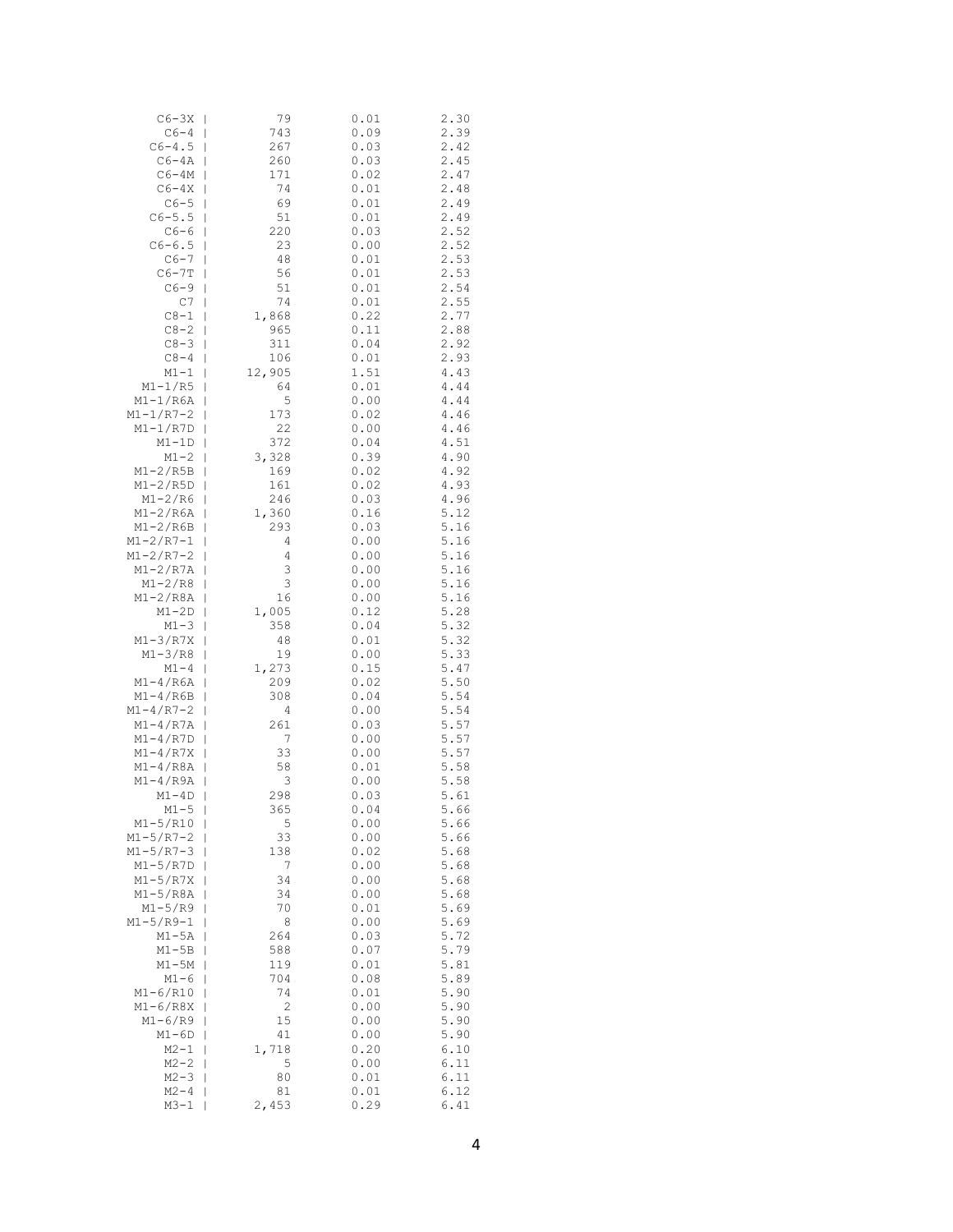| $M3 - 2$       | 169         | 0.02  | 6.43   |
|----------------|-------------|-------|--------|
| PARK           | 2,616       | 0.31  | 6.73   |
| $R1-1$         | 1,620       | 0.19  | 6.92   |
| $R1-2$         | 14,203      | 1.66  | 8.58   |
| $R1 - 2A$      | 1,552       | 0.18  | 8.76   |
| <b>R10</b>     | 1,007       | 0.12  | 8.88   |
| R10A           | 834         | 0.10  | 8.98   |
| R10H           | 18          | 0.00  | 8.98   |
| R <sub>2</sub> | 39,777      | 4.64  | 13.62  |
| R2A            | 38,001      | 4.43  | 18.05  |
| R2X            | 1,340<br>I  | 0.16  | 18.21  |
| $R3-1$         | 50,167      | 5.85  | 24.06  |
| $R3-2$         | 62,215      | 7.26  | 31.31  |
| R3A            | 54,195      | 6.32  | 37.64  |
| R3X            | 52,118      | 6.08  | 43.71  |
| R4             | 73,462<br>I | 8.57  | 52.28  |
| $R4-1$         | 51,525      | 6.01  | 58.29  |
| R4A            | 25,860      | 3.02  | 61.31  |
| R4B            | 15,452      | 1.80  | 63.11  |
| R5             | 90,084<br>I | 10.51 | 73.62  |
| R5A            | 4,110<br>I  | 0.48  | 74.10  |
| R5B            | 30,810      | 3.59  | 77.69  |
| R5D            | 5,104       | 0.60  | 78.29  |
| R6             | 68,031<br>I | 7.94  | 86.22  |
| R6A            | 15,189<br>I | 1.77  | 87.99  |
| R6B            | 50,711      | 5.91  | 93.91  |
| $R7-1$         | 14,119      | 1.65  | 95.56  |
| $R7-2$         | 7,874       | 0.92  | 96.47  |
| $R7 - 3$       | 31<br>I     | 0.00  | 96.48  |
| R7A            | 10,787      | 1.26  | 97.74  |
| R7B            | 3,443       | 0.40  | 98.14  |
| R7D            | 883         | 0.10  | 98.24  |
| R7X            | 424         | 0.05  | 98.29  |
| R8             | 4,915       | 0.57  | 98.86  |
| R8A            | 1,576<br>I  | 0.18  | 99.05  |
| R8B            | 7,332<br>I  | 0.86  | 99.90  |
| R8X            | 157         | 0.02  | 99.92  |
| R9             | 262<br>I    | 0.03  | 99.95  |
| $R9-1$         | 5           | 0.00  | 99.95  |
| R9A            | 364         | 0.04  | 99.99  |
| R9X            | 54          | 0.01  | 100.00 |
|                |             |       |        |

Total | 857,353 100.00

#### Here is the similar table from 1961, but at the block level.

| ZoningType | Freq. | Percent | Cum. |
|------------|-------|---------|------|
| $C1-6$     | 49    | 0.12    | 0.12 |
| $C1-7$     | 37    | 0.09    | 0.21 |
| $C1-8$     | 95    | 0.23    | 0.45 |
| $C1-9$     | 207   | 0.51    | 0.96 |
| $C2-6$     | 32    | 0.08    | 1.04 |
| $C2-7$     | 50    | 0.12    | 1.16 |
| $C2-8$     | 91    | 0.22    | 1.39 |
| C3         | 142   | 0.35    | 1.74 |
| $C4-1$     | -45   | 0.11    | 1.85 |
| $C4-2$     | 320   | 0.79    | 2.64 |
| $C4-3$     | 207   | 0.51    | 3.15 |
| $C4-4$     | 168   | 0.41    | 3.56 |
| $C4-5$     | 14    | 0.03    | 3.60 |
| $C4-6$     | 53    | 0.13    | 3.73 |
| $C4-7$     | 47    | 0.12    | 3.85 |
| $C5-1$     | 58    | 0.14    | 3.99 |
| $C5-2$     | 104   | 0.26    | 4.25 |
| $C5-3$     | 217   | 0.54    | 4.78 |
| $C5-4$     | 13    | 0.03    | 4.81 |
| $C6-1$     | 258   | 0.64    | 5.45 |
| $C6-2$     | 67    | 0.17    | 5.62 |
| $C6-3$     | 42    | 0.10    | 5.72 |
| $C6-4$     | 267   | 0.66    | 6.38 |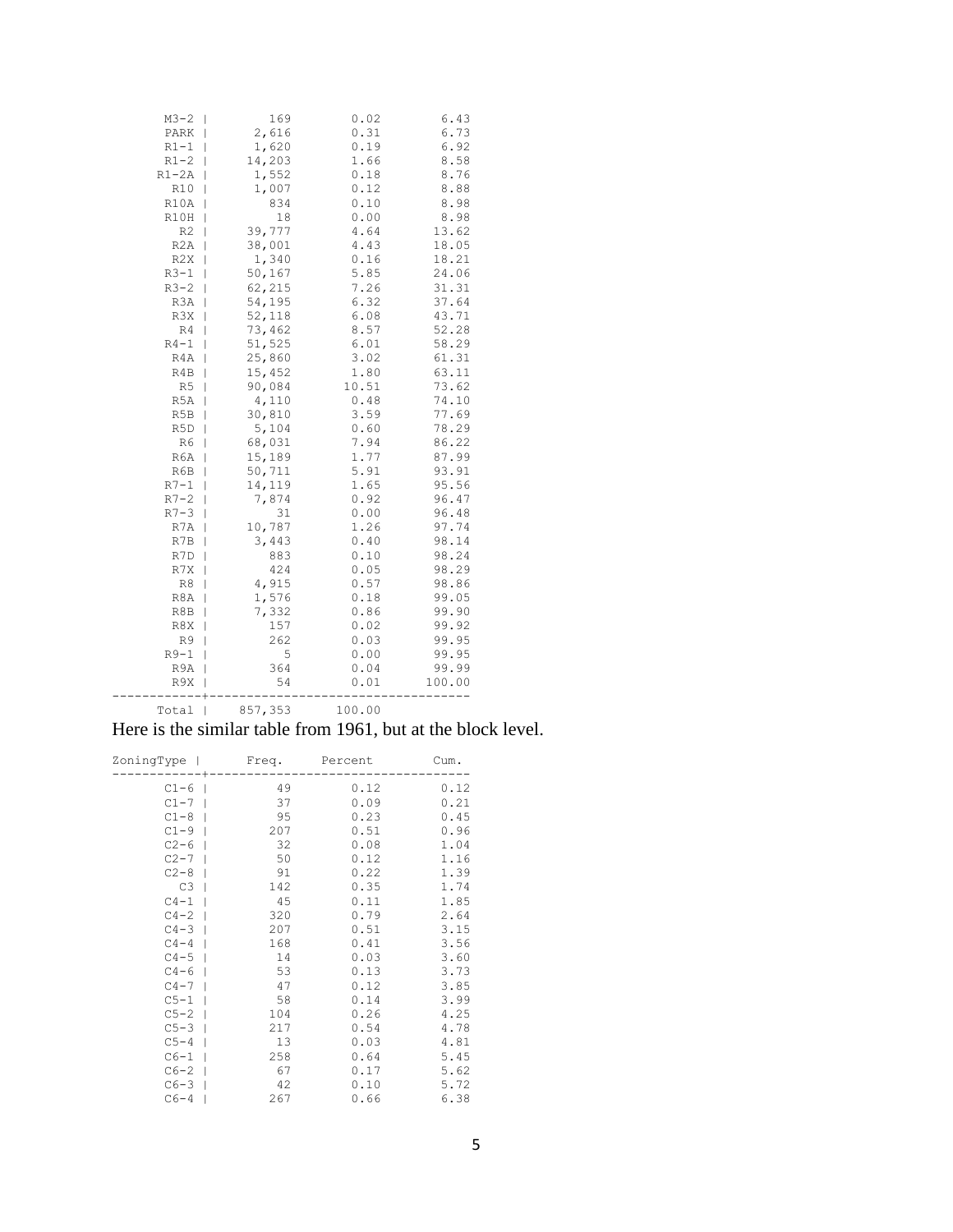| $C6-5$         | 13     | 0.03   | 6.41   |
|----------------|--------|--------|--------|
| $C6-6$         | 85     | 0.21   | 6.62   |
| $C6-7$         | 37     | 0.09   | 6.71   |
| C7             | 35     | 0.09   | 6.80   |
| C8             | 36     | 0.09   | 6.89   |
| $C8-1$         | 598    | 1.48   | 8.36   |
| $C8 - 2$       | 287    | 0.71   | 9.07   |
| $C8-3$         | 160    | 0.40   | 9.47   |
| $C8 - 4$       | 46     | 0.11   | 9.58   |
| $CI-9$         | 36     | 0.09   | 9.67   |
| $M1 - 1$       | 2,614  | 6.46   | 16.13  |
| $M1 - 2$       | 382    | 0.94   | 17.07  |
| $M1 - 3$       | 102    | 0.25   | 17.32  |
| $M1 - 4$       | 37     | 0.09   | 17.41  |
| $M1 - 5$       | 267    | 0.66   | 18.07  |
| $M1 - 6$       | 79     | 0.20   | 18.27  |
| $M2 - 1$       | 399    | 0.99   | 19.25  |
| $M2 - 2$       | 8      | 0.02   | 19.27  |
| $M2 - 3$       | 59     | 0.15   | 19.42  |
| $M2 - 4$       | 25     | 0.06   | 19.48  |
| $M3 - 1$       | 791    | 1.95   | 21.43  |
| $M3 - 2$       | 39     | 0.10   | 21.53  |
| $R-6$          | 17     | 0.04   | 21.57  |
| $R1-1$         | 97     | 0.24   | 21.81  |
| $R1-2$         | 888    | 2.19   | 24.00  |
| <b>R10</b>     | 369    | 0.91   | 24.91  |
| R <sub>2</sub> | 3,076  | 7.60   | 32.51  |
| $R3-1$         | 1,003  | 2.48   | 34.99  |
| $R3-2$         | 7,965  | 19.67  | 54.66  |
| R4             | 4,545  | 11.22  | 65.88  |
| R <sub>5</sub> | 4,795  | 11.84  | 77.72  |
| R6             | 5,505  | 13.59  | 91.32  |
| $R7-1$         | 1,503  | 3.71   | 95.03  |
| $R7-2$         | 1,032  | 2.55   | 97.58  |
| R8             | 929    | 2.29   | 99.87  |
| R9             | 52     | 0.13   | 100.00 |
| Total          | 40,494 | 100.00 |        |

# Here is maximum FARs at the block level for 1961 (all uses).

| MaxFAR  | Freq.  | Percent | Cum.   |
|---------|--------|---------|--------|
| $0.500$ | 13,171 | 32.60   | 32.60  |
| 0.750   | 4,545  | 11.25   | 43.85  |
| 1.000   | 3,251  | 8.05    | 51.90  |
| 1.124   | 4,795  | 11.87   | 63.77  |
| 2.000   | 2,750  | 6.81    | 70.58  |
| 2.200   | 5,505  | 13.63   | 84.21  |
| 3.100   | 2,535  | 6.28    | 90.48  |
| 3.400   | 762    | 1.89    | 92.37  |
| 4.000   | 58     | 0.14    | 92.51  |
| 5.000   | 448    | 1.11    | 93.62  |
| 5.400   | 929    | 2.30    | 95.92  |
| 6.000   | 367    | 0.91    | 96.83  |
| 6.750   | 52     | 0.13    | 96.96  |
| 10.000  | 890    | 2.20    | 99.16  |
| 15.000  | 339    | 0.84    | 100.00 |
| Total   | 40,397 | 100.00  |        |

# Here is maximum residential FARs at the property level for 2021

| residfar           | Freq.   | Percent | Cum.  |
|--------------------|---------|---------|-------|
| $(1 \quad 1 \quad$ | 32,949  | 3.84    | 3.84  |
| .5 <sub>1</sub>    | 315,035 | 36.71   | 40.55 |